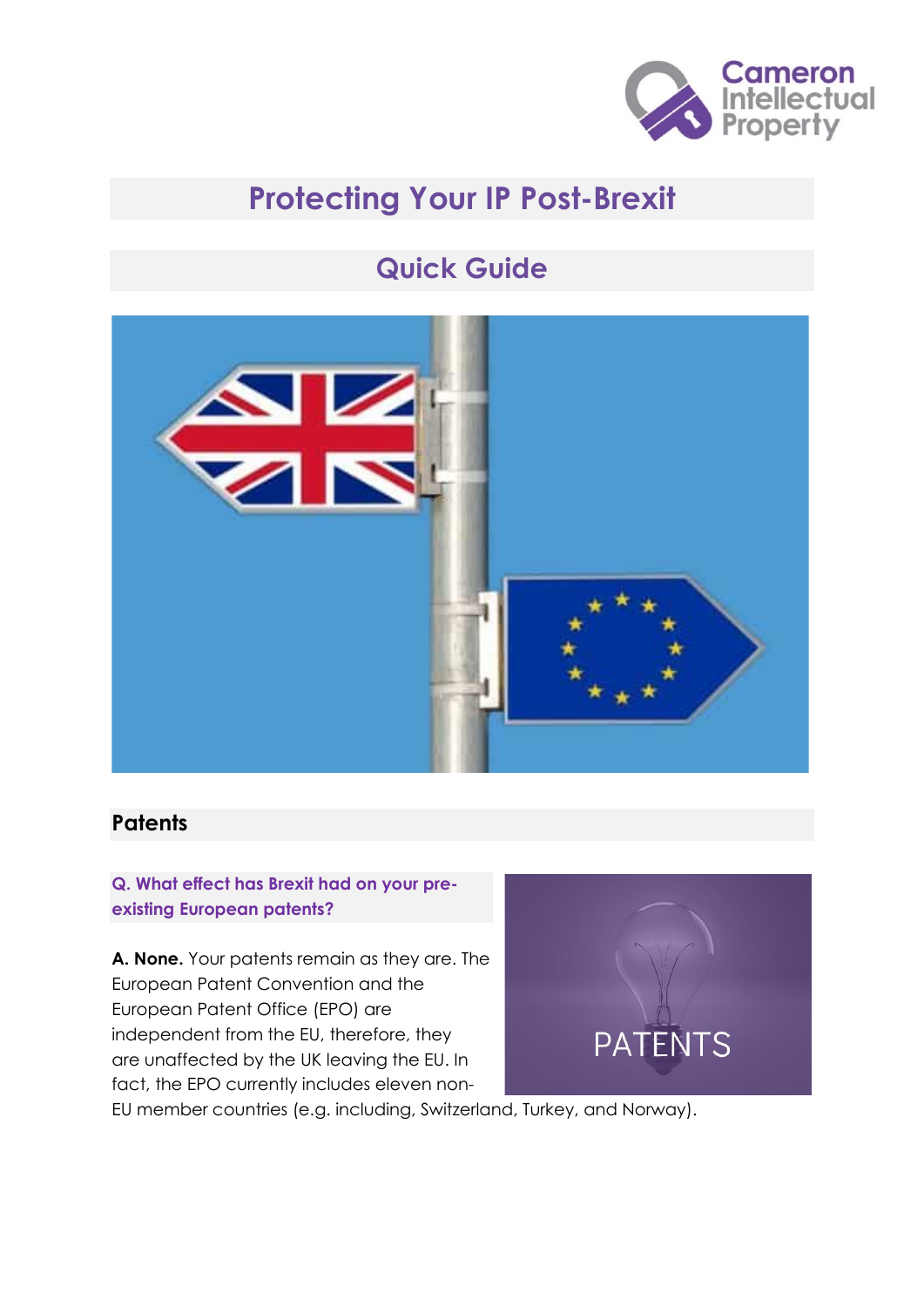

### **Q. Has Brexit had any effect on new and pending European patent applications?**

**A. None**. The filing and prosecution of European applications through the EPO have been unaffected by Brexit. New and pending applications can continue to designate the UK, and UK-based European attorneys can continue to represent clients at the EPO.

### **Trade Marks and Designs**

#### **Q. Has Brexit affected your pre-existing EU trade mark and design applications?**



**A. Yes**. However, all pre-existing EU trade marks (EUTM) and Registered Community Designs (RCD) were automatically cloned on the UK register on 1 January 2021 to ensure no loss of rights in the UK. These cloned EUTMs and RCDs have the exact same legal status as if you had registered them under UK law. They retain all the original dates and are fully independent UK registrations. All pre-existing EUTMs and RCDs

remain in force across all remaining EU member states.

#### **Q. Has Brexit affected your pending EU trade mark and design applications?**

**A. Yes**. Applicants whose EU applications were pending on 31 December 2020 have until 30 September 2021 to re-file their applications in the UK and retain the EU filing date and any priority or seniority claim. UK application fees are payable.

#### **Q. How will Brexit affect your new EU trade mark and design applications?**

**A.** From 1 January 2021, trade mark and design protection will need to be sought separately in the UK and the EU if rights are required in both jurisdictions. As described below, it will now be necessary to appoint a European attorney to represent applications at the European Union Intellectual Property Office (EUIPO).

### **Q. Do UK trade mark and design attorneys still have rights of representation in the EU?**

**A. No.** From 1 January 2021, UK trade mark and design attorneys were no longer able to represent clients on new applications or new proceedings at the EUIPO, therefore, it is now necessary to appoint a European attorney to do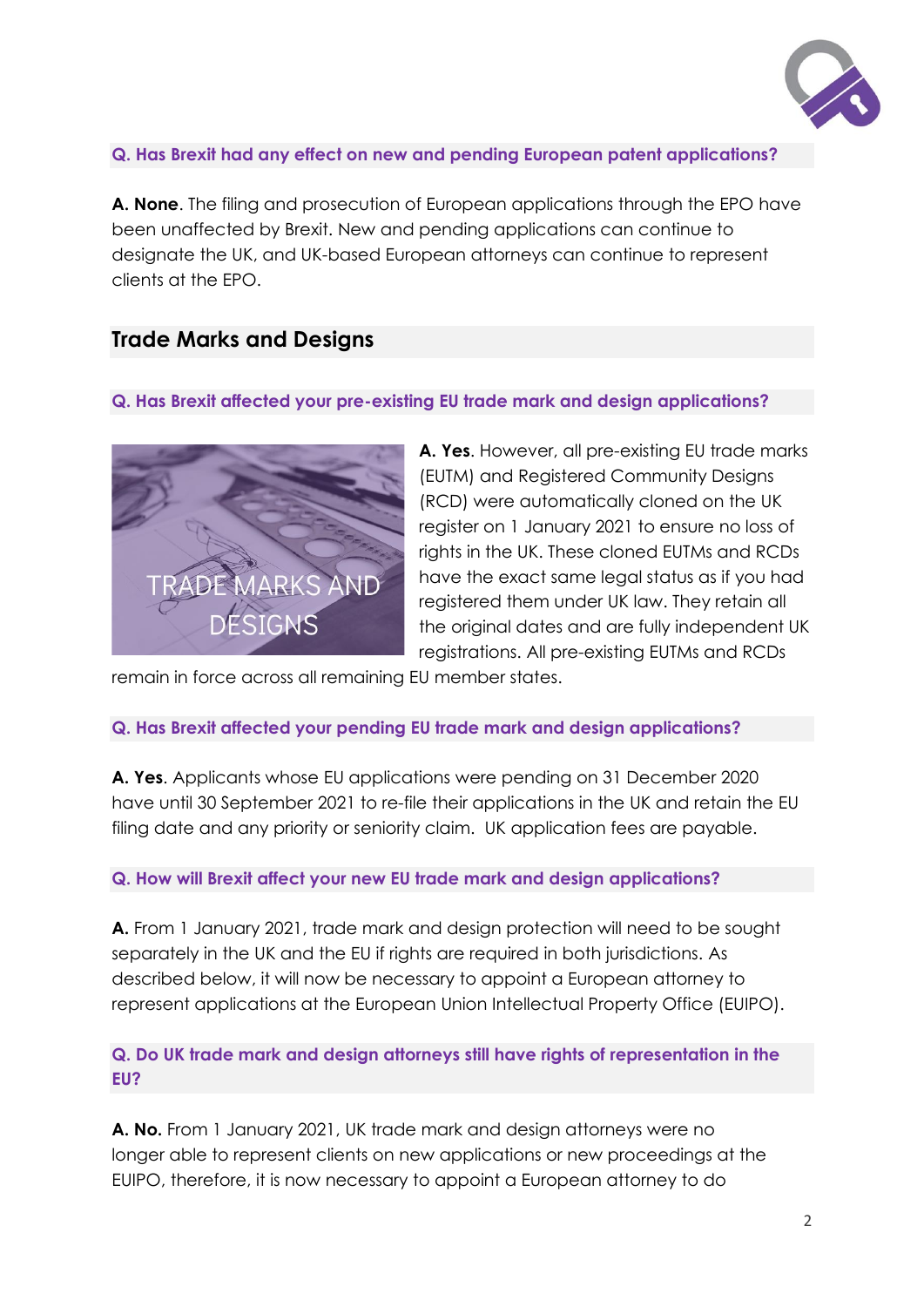

so. Fortunately, Cameron IP has put in place contingency plans with a preferred European partner, to ensure we can continue to act for clients in all EU trade mark and design matters. UK attorneys can continue to represent clients in relation to existing cases which were pending on 31 December 2020.

### **Q. What has happened to EU rights arising from international registrations?**

**A.** All existing international registrations (Madrid Protocol trade marks and Hague Agreement designs) which designated the EU were automatically cloned to the UK register to form standalone UK registrations.

Applicants who have an international trade mark or design designating the EU, which was pending as on 31 December 2020, have a period of 9 months from 1 January 2021, in which to apply in the UK for the same protection. In this case, it will be necessary to pay UK application fees and the application will be subject to UK examination requirements and, for trade marks, publication requirements.

The UK will need to be designated separately from the EU for any future applications under the Madrid Protocol or Hague Agreement.

### **Q. What has happened to unregistered design rights?**

**A.** All unregistered community design rights that arose prior to 31 December 2020 continue to be protected in the UK for the remainder of their 3-year term. From 1 January 2021, a supplementary unregistered design (SUD) became available under UK law. The SUD provides similar protection to that provided by an unregistered Community design, but only for the UK. The SUD will be established by way of first disclosure in the UK or in another qualifying country. It is important to note that first disclosure in the EU will not establish a SUD right and it could destroy the novelty of the design should you later seek to establish UK unregistered rights.

## **Copyright**

### **Q. How are copyrights affected?**

**A.** Due to the UK's continued participation in the international treaties on copyright, the majority of UK and EU copyrights will still be protected in both the UK and EU. This applies to works made before and after 1 January 2021. Pre-existing cross-border copyright arrangements unique to EU member states

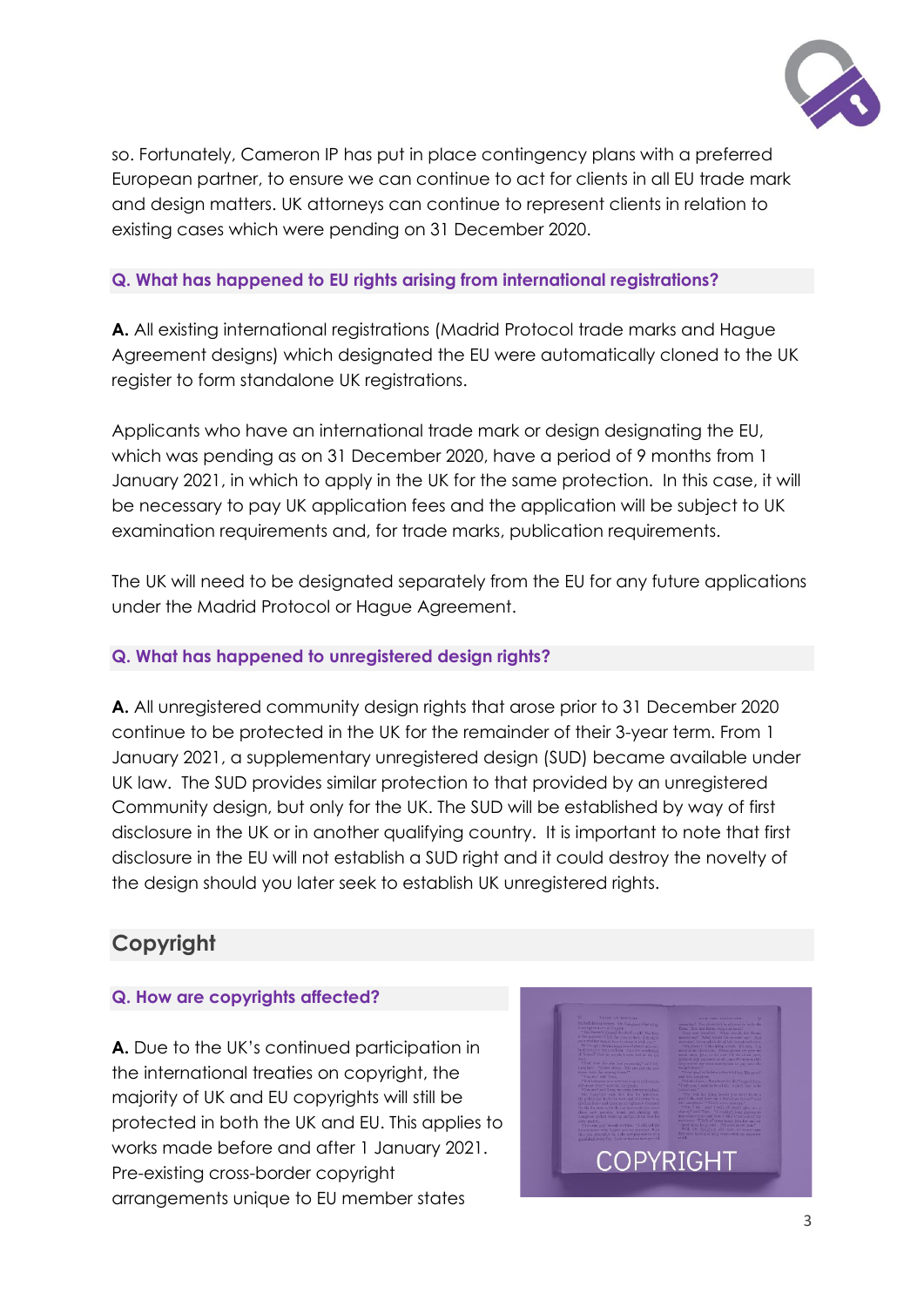

ceased from 1 January 2021. These included cross-border portability of online content services, copyright clearance for satellite broadcasts, reciprocal protections for database rights and the orphan works exception.

### **Supplementary Protection Certificates**



### **Q. How are Supplementary Protection Certificates (SPCs) affected?**

**A.** As SPC's are granted as national rather than EU-wide rights, there is no need for the UK and the EU to create any comparable rights. The Withdrawal Agreement ensured that any SPC applications which were pending as of 31 December 2020 would be examined under the

current framework.

However, from 1 January 2021 it is necessary to check whether your marketing authorisation is valid for the whole of the UK, just Northern Ireland, or just Great Britain. Applications for an SPC will still need to be filed at the UKIPO within 6 months of your authorisation.

### **Geographical Indications**

### **Q. How are geographical indications (GIs) affected?**

**A.** All existing UK products which are registered under the EU's GI schemes will remain protected under the UK GI schemes. Registered GI's that can be produced anywhere in Ireland will continue to be fully protected in both the UK and the EU. From 1 January 2021,



producers now need to apply to the relevant UK scheme to protect a new product name in Great Britain and to the EU scheme to protect a new product name in Northern Ireland and the EU.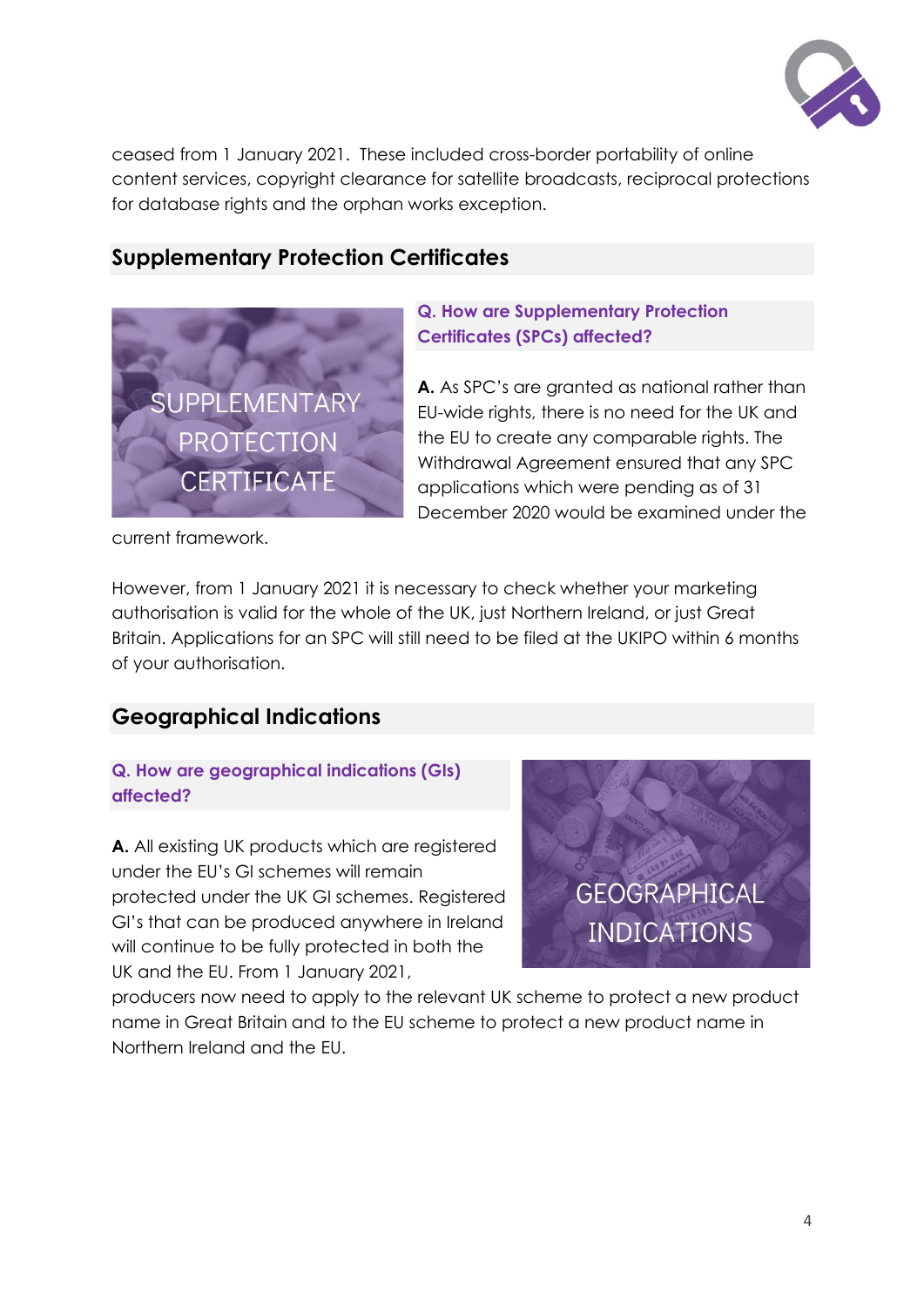

# **Address for Service**



### **Q. Who can act as a UK Address for Service (AfS) for my UK applications?**

**A.** The UK Intellectual Property Office changed the rules on Address for Service (AfS) addresses at the end of the transition period. Only addresses in the UK or Channel Islands are now accepted as AfS for new applications and new proceedings from 1

January 2021. The change applies to all patent, trade mark and design rights.

# **Supply Chain**

### **Q. How might Brexit affect your supply chain in relation to your IP rights?**

A. Goods that are placed on the UK market by the IP right holder (or with consent from the IP right holder) may no longer be considered exhausted (exhaustion of IP rights refers to the IP rights on goods being terminated once the good has been bought from the original IP



right holder) when exported into the European Economic Area. The result is that any business importing these IP-protected goods from the UK into the EEA might need to obtain the right holder's consent, even if the product is being bought from the IP right holder / someone else who has bought it from the IP right holder.

The IP rights on goods which are placed on the EEA market by, or with the consent of, the right holder after 31 December 2020 will continue to be considered exhausted in the UK. The result is that parallel imports into the UK from the EEA will be unaffected. This is currently under review by the UK Government and therefore may change in the future.